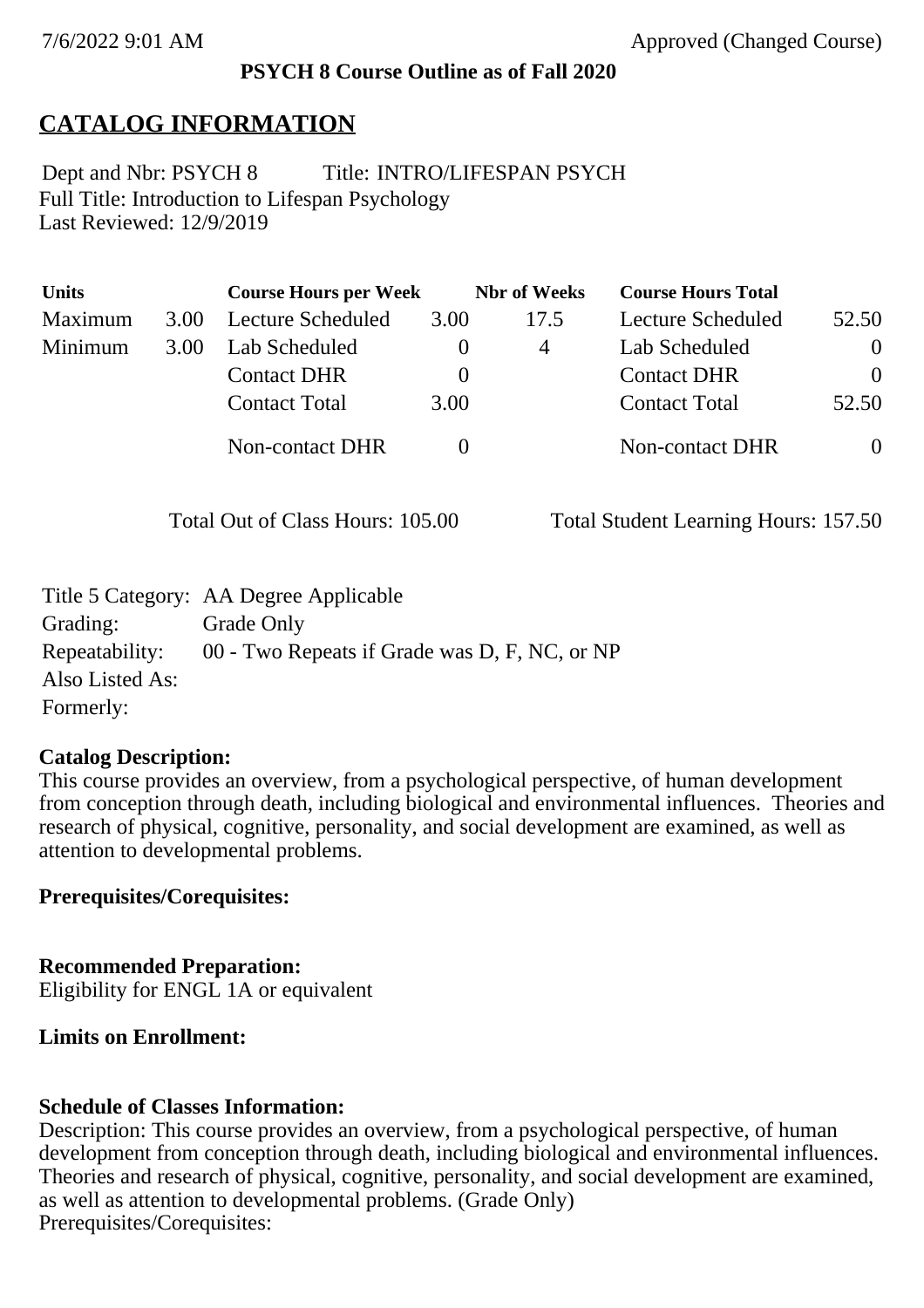# **ARTICULATION, MAJOR, and CERTIFICATION INFORMATION:**

| <b>AS Degree:</b>                                                   | Area<br>D                                        |                                                                           | Social and Behavioral Sciences Fall 2015 | Effective:              | Inactive: |
|---------------------------------------------------------------------|--------------------------------------------------|---------------------------------------------------------------------------|------------------------------------------|-------------------------|-----------|
| <b>CSU GE:</b>                                                      | <b>Transfer Area</b><br>D<br>D <sub>9</sub><br>E | Social Science<br>Psychology<br>Lifelong Learning and Self<br>Development |                                          | Effective:<br>Fall 2015 | Inactive: |
| IGETC:                                                              | <b>Transfer Area</b><br>4<br>4I                  | Psychology                                                                | Social and Behavioral Science Fall 2015  | Effective:              | Inactive: |
| <b>CSU Transfer: Transferable</b>                                   |                                                  | Effective:                                                                | Fall 2015                                | Inactive:               |           |
| <b>UC Transfer:</b> Transferable                                    |                                                  | Effective:                                                                | Fall 2015                                | Inactive:               |           |
| CID:<br>CID Descriptor:PSY 180<br><b>SRJC</b> Equivalent Course(s): |                                                  | Introduction to Lifespan Psychology<br>PSYCH <sub>8</sub>                 |                                          |                         |           |

### **Certificate/Major Applicable:**

[Both Certificate and Major Applicable](SR_ClassCheck.aspx?CourseKey=PSYCH8)

## **COURSE CONTENT**

#### **Student Learning Outcomes:**

Upon completion of the course, students will be able to:

1. Demonstrate a basic knowledge and understanding of the main theoretical element and application of psychology to life development, from conception through death.

2. Define and identify key concepts in multiple areas of lifespan psychology including concepts, facts and theoretical perspectives.

### **Objectives:**

Students will be able to:

- 1. Contrast and compare developmental theories and approaches, including how different theoretical perspectives affect or determine the research and applications that arise from them.
- 2. Analyze elements of a scientific approach to understanding human development in a biopsychosocial context.
- 3. Identify biological, psychological, and sociocultural influences on lifespan development.
- 4. Describe the ways in which psychological principles and research apply to real world problems and issues across the lifespan.
- 5. Describe the sequences of physical, social, and cognitive development across the lifespan, using the constructs and conceptual framework provided by psychological perspectives.
- 6. Identify and describe the techniques and methods used by developmental psychologists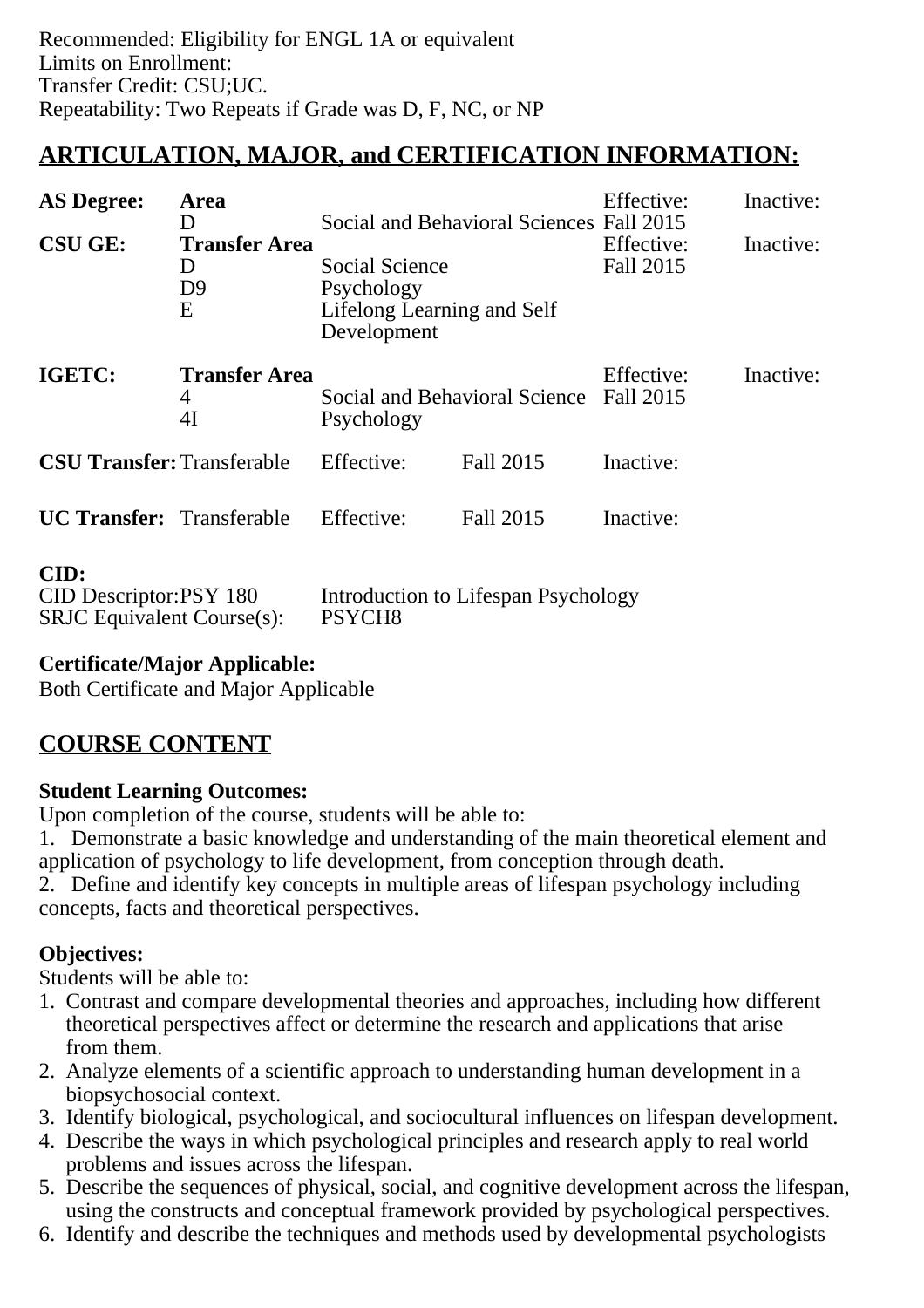to study human development.

- 7. Identify and describe classic and contemporary theories and research in lifespan psychology.
- 8. Describe the developing person at different periods of the lifespan.
- 9. Identify possible causes or sources of developmental change and reasons for disturbances in the developmental process.

### **Topics and Scope:**

- I. Introduction to Human Development
	- A. Definitions and controversies in the field (traditional verses lifespan, continuous verses discontinuous, nature verses nurture)
	- B. The scientific method
	- C. Approaches to studying change over time
- II. Developmental Theories
	- A. Psychodynamic theories
	- B. Learning theories
	- C. Contextual theories (e.g., sociocultural)
	- D. Cognitive theories
	- E. Humanistic theories
- III. Genetics
	- A. Genes, chromosomes and genetic transmission
	- B. Genetic and chromosomal disorders
- IV. Prenatal Development and Birth
	- A. Stages of prenatal development and birth (labor)
	- B. Effects of the environment on prenatal development
	- C. Neonatal testing and competencies
- V. Physical, Cognitive, and Psychosocial Development
	- A. Infancy, early childhood,
	- B. Middle childhood, adolescence,
	- C. Early adulthood,
	- D. Middle adulthood and late adulthood
- VI. Dying and Death
	- A. Socioemotional aspects of dying
	- B. Grief and loss
	- C. Social aspects of death

## **Assignment:**

- 1. Read approximately 35 pages per week
- 2. Writing assignment that may include research, experiential, response, or project for a minimum of 1,250 words
- 3. Quizzes, exams, and a final
- 4. Oral presentation and/or group project may be assigned

## **Methods of Evaluation/Basis of Grade:**

**Writing:** Assessment tools that demonstrate writing skills and/or require students to select, organize and explain ideas in writing.